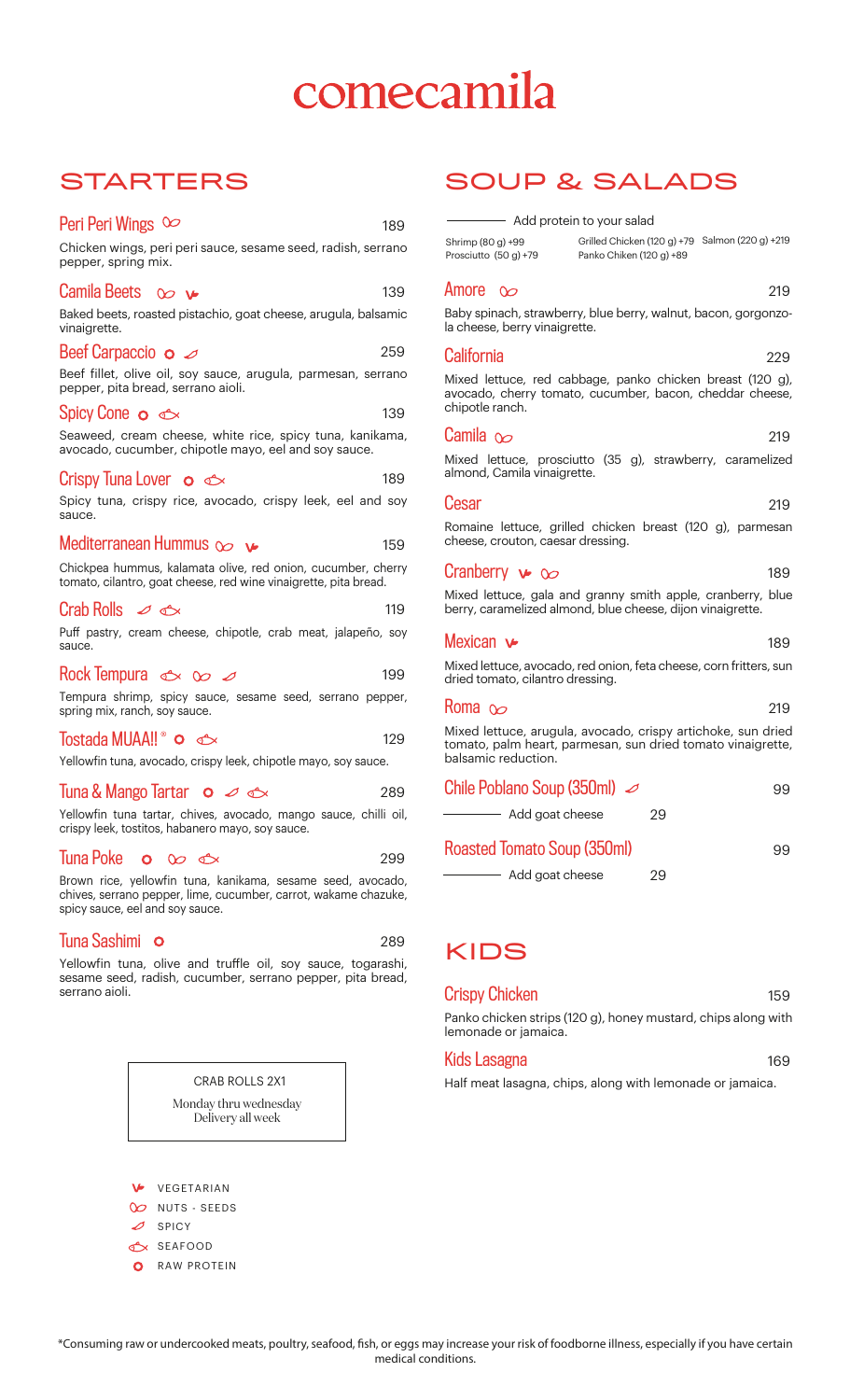### PIZZA & PASTA

| Macha Pizza $\infty$                                                                                                              | 289 |
|-----------------------------------------------------------------------------------------------------------------------------------|-----|
| Sourdough, tomato sauce, spicy sauce, mozzarella, italian<br>salami (40 g), smoked sausage (40 g), parmesan, truffled<br>arugula. |     |
| Pear & Gorgonzola Pizza $\infty$<br>Sourdough, ranch, mozzarella, gorgonzola, onion, walnut,<br>arugula.                          | 269 |
| Pepperoni Pizza<br>Sourdough, tomato sauce, mozzarella, pepperoni (35 g),<br>parmesan.                                            | 249 |
| Al Pesto $\infty$                                                                                                                 | 159 |

Linguine, basil pesto, pine nuts, pistachio, parmesan.

 $\overline{\phantom{a}}$  Add grilled shrimp (150 g) 249

#### **Lasagna**

329

Meat lasagna with romaine lettuce, red onion, black olive, cherry tomato, crouton, banana wax pepper, parmesan, vinaigrette.

| Mac & Cheese                                                    |  |  | 199 |
|-----------------------------------------------------------------|--|--|-----|
| Macaroni, cheddar cheese sauce, bacon, panko crumbs,<br>chives. |  |  |     |

| <b>Three Cheese</b> | 249 |
|---------------------|-----|
|                     |     |

Fettuccine, three cheese sauce, grana padano, chives.

### TRIOS

| <b>Trio Panini</b>                                                                 | 209 |
|------------------------------------------------------------------------------------|-----|
| Half classic panini with a trio salad or a trio soup (225 ml) and<br>a trio drink. |     |
| Trio MUAA!! $\circ \circ \circ$                                                    | 239 |
| Tostada Muaa!! with half classic panini or Camila trio salad and<br>a trio drink.  |     |
| <b>Trio Salad</b>                                                                  | 199 |
| A trio salad with trio soup(225 ml) and a trio drink.                              |     |
| <b>Trio Lasagna</b>                                                                | 249 |
| Half lasagna with Camila trio salad and a trio drink.                              |     |



\*Available from Monday thru Thursday

\*\*Caesar salad does not include chicken.

### PANINI

| <b>Prime Sandwich Angus 1000 <sup>®</sup></b><br>289                                                                          |
|-------------------------------------------------------------------------------------------------------------------------------|
| Ciabatta roll, roasted rib eye, suize cheese, crispy shallot,<br>1000 dressing, chips.                                        |
| <b>Turkey</b><br>189                                                                                                          |
| Ciabatta roll, turkey ham (75 g), baby spinach, sun dried<br>tomato, cream cheese, dijon, vinaigrette, chips.                 |
| Pesto Chicken $\infty$<br>189                                                                                                 |
| Ciabatta roll, chicken (80 g), baby spinach, sun dried tomato,<br>gouda cheese, pesto mayo, vinaigrette, chips.               |
| Salami $\infty$<br>189                                                                                                        |
| Ciabatta roll, italian salami (30 g), turkey ham (60 g), spring<br>mix, tomato, gouda cheese, spicy mayo, vinaigrette, chips. |
| Santa Fe $\infty$ $\varnothing$<br>189                                                                                        |
| Ciabatta roll, chicken (80 g), red pepper, chilaca, monterrey<br>cheese, spicy mayo, chips.                                   |
| Serrano $\infty$<br>189                                                                                                       |
| Ciabatta roll, prosciutto (50 g), arugula, tomato, mozzarella,<br>pesto mayo, vinaigrette, chips.                             |

Add Chile Poblano or Roasted Tomato<br>Soup (225 ml) to your panino 59 Soup (225 ml) to your panino

## ENTRÉES

| <b>Chicken Parmesano</b>                                                                                                                                 | 239 |
|----------------------------------------------------------------------------------------------------------------------------------------------------------|-----|
| Parmesan chicken breast (120 g), arrabbiata sauce, fresh<br>mozzarella, arugula.                                                                         |     |
| Portobello Camila <del>V</del>                                                                                                                           | 199 |
| Baked portobello mushroom, sun dried tomato, alfalfa sprouts,<br>artichoke heart, gouda, goat cheese, balsamic reduction.                                |     |
| Salmon Camila <del>©</del>                                                                                                                               | 379 |
| Baked salmon (220 g), balsamic reduction with iceberg salad.                                                                                             |     |
| Salmon Roasted Cauliflower $\iff \infty$                                                                                                                 | 379 |
| Baked salmon (220 g), basil pesto, roasted cauliflower<br>ceviche.                                                                                       |     |
| Salmon Quinoa $\iff$                                                                                                                                     | 399 |
| Glazed salmon (220 g), quinoa mix, baby spinach, oriental<br>vinaigrette.                                                                                |     |
| Wok Teriyaki                                                                                                                                             | 289 |
| Chicken teriyaki (150 g), green beans, chinese pea, broccoli,<br>onion, avocado, sesame seed, brown rice, quinoa, asparagus,<br>sweet and sour sriracha. |     |

### DESSERTS

Pistacho Cheesecake 0 189 Apple Crisp  $\infty$  149 Brownie Camila 00 139 Carrot Cake  $\infty$  149

French Toast 139 Baked Chocolate Chip Cookie 179